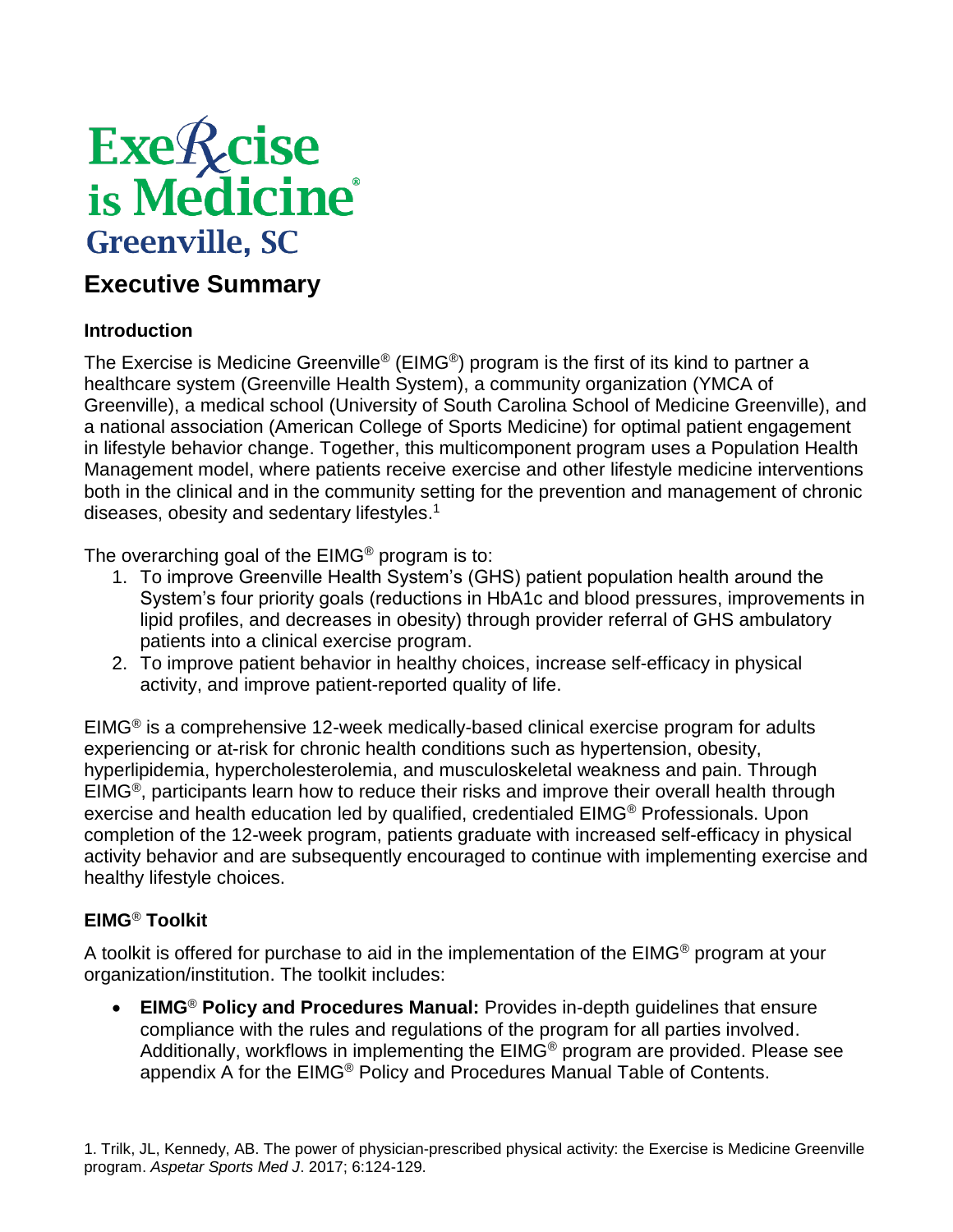- **EIMG**® **Professional Webinars and Training Manual:** The exercise intervention component is implemented by EIMG® Professionals (EIMG® Pros). In order to be eligible for program delivery of the exercise intervention, all EIMG® Pros must:
	- o Possess an NCCA personal training certification
	- $\circ$  Receive the national EIM® credential (attending an in-person ACSM sponsored EIM® Credentialing workshop and passing the exam with a score of 80% or higher is required)
	- $\circ$  Complete seven webinars that educate on the EIMG<sup>®</sup> philosophies and development, policies, and guidelines and procedures for properly executing the exercise intervention following the EIMG® program design

A complimentary EIMG<sup>®</sup> Pro Training Manual is provided to all EIMG<sup>®</sup> Pros to complement the training webinars, which includes webinar power points, program forms, documents, and additional resources to assist the EIMG® Pro in implementing the exercise intervention. Please see appendix B for the EIMG® Professional Webinars and Training Manual Table of Contents.

- **EIMG® Clinical Workflow Education Guide:** The EIMG® program is integrated through the *Epic* electronic health record (EHR) system and a practitioner referral process. The Clinical Workflow Education Guide will demonstrate specifically how our team has created EIMG® Clinician Decision Modules incorporated into the *Epic* EHR. The Clinical Decision Modules include:
	- o **Module 1 -** The Physical Activity (PA) Vital Sign, to establish during each patient visit the minutes per week of PA obtained
	- o **Module 2 -** Order Sets, that include EIM® Prescriptions for chronic condition exercise doses
	- o **Module 3 -** EIMG® Referral protocol for physician to identify patients that lack physical activity (< 150 minutes per week of moderate intensity physical activity), and/or have or are at risk of one or more of the chronic conditions that are GHS's systems goals (Type 2 Diabetes, Hypertension, Dyslipidemia, Obesity).

Note: Due to *Epic* proprietary guidelines, screenshots of *Epic* EHR are prohibited. However, a flowchart has been created to ease in the programming of the Exercise Vital Sign and the referral process. Please see appendix C for EIMG® Clinical Workflow Education Guide Table of Contents.

 **EIMG® Consultation Services:** With the purchase of the EIMG® Toolkit, consultation with EIMG® staff is provided, to include one (1) hour of consultation for the Community component, and one (1) hour of consultation for the Clinical component. Please see appendix D for the EIMG® Consulting Staff Biographies, and the EIMG® Consulting Services Fee and Flow Structure.

#### **EIMG® Toolkit Cost**

**Clinical and Community Components:** \$4000

**Clinical Component:** \$3000

**Community Component:** \$2000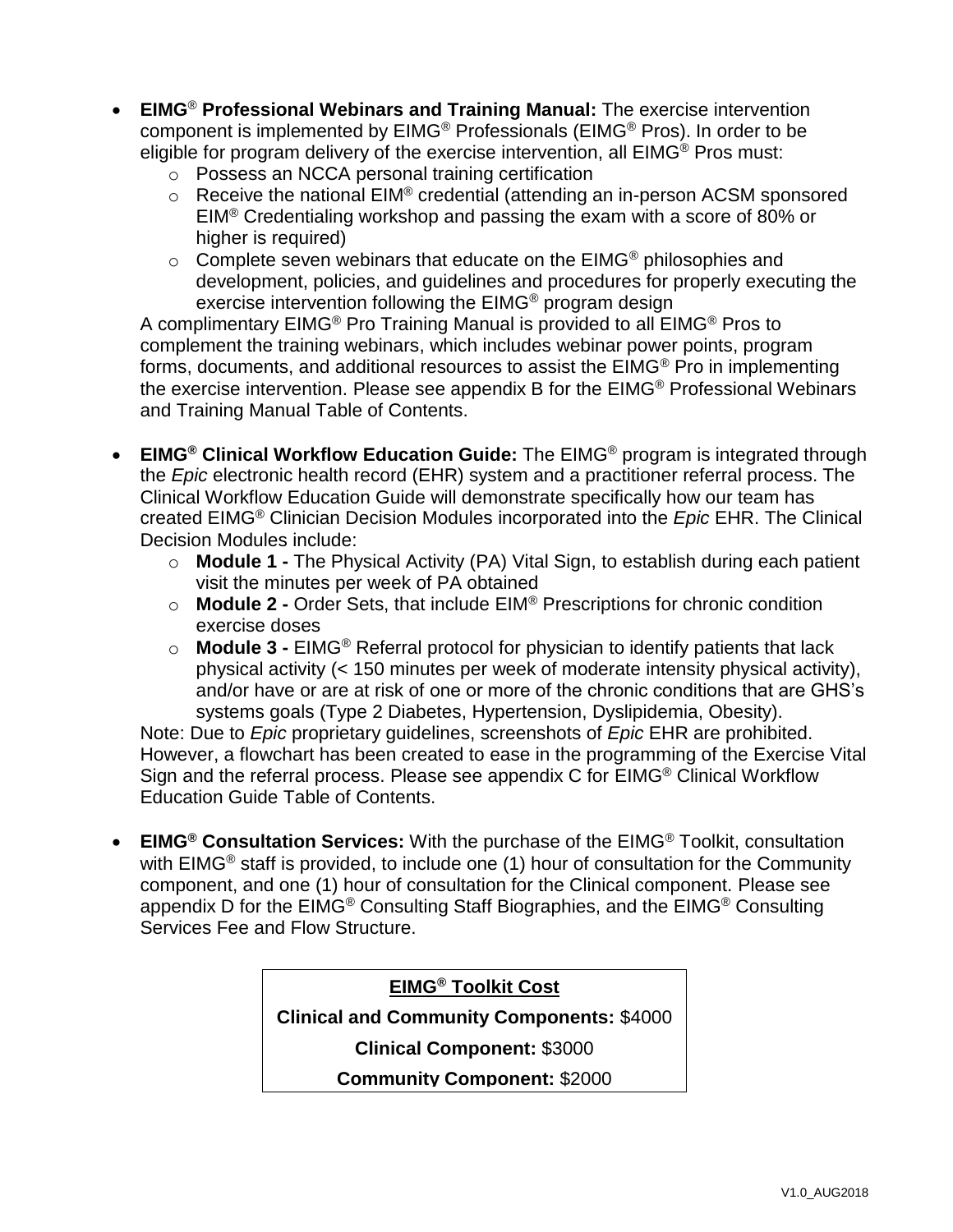## **Appendix A**

#### **EIMG® Policies and Procedures Manual Table of Contents**

Section 1 – Program Policy Policy Statement EIMG® Role Definitions Patient Policy Content Participant Attendance **Confidentiality** Code of Conduct EIMG® Policy Content (Exercise is Medicine Greenville® Professionals/Coordinating Staff) EIMG® Certification Requirements Continuing Education Requirements Business Ethics Code of Conduct **Confidentiality** Dress Code Absenteeism and Tardiness Cell Phone Use Communication/Follow-up Record-Keeping Evaluation Section 2 – Program Procedures EIMG® Role Definitions EIMG® Flowchart EIMG® Clinical Procedure Obtain the Exercise Vital Sign (EVS) Distribute Exercise Prescription Handouts Create EIMG® Referral Obtain Consent and Release of Information Signatures Receive Feedback Information DSM/DPP Clinical Procedure Obtain the Exercise Vital Sign (EVS) Create EIMG® Telephone Referral Obtain Consent and Release of Information Signatures EIMG® Coordinator Role Procedure Orientation Procedure Closing the Loop EIMG® Facility Coordinator Role Procedure Orientation Procedure Closing the Loop EIMG® Pro Procedure Orientation Procedure Session Preparation **Sessions**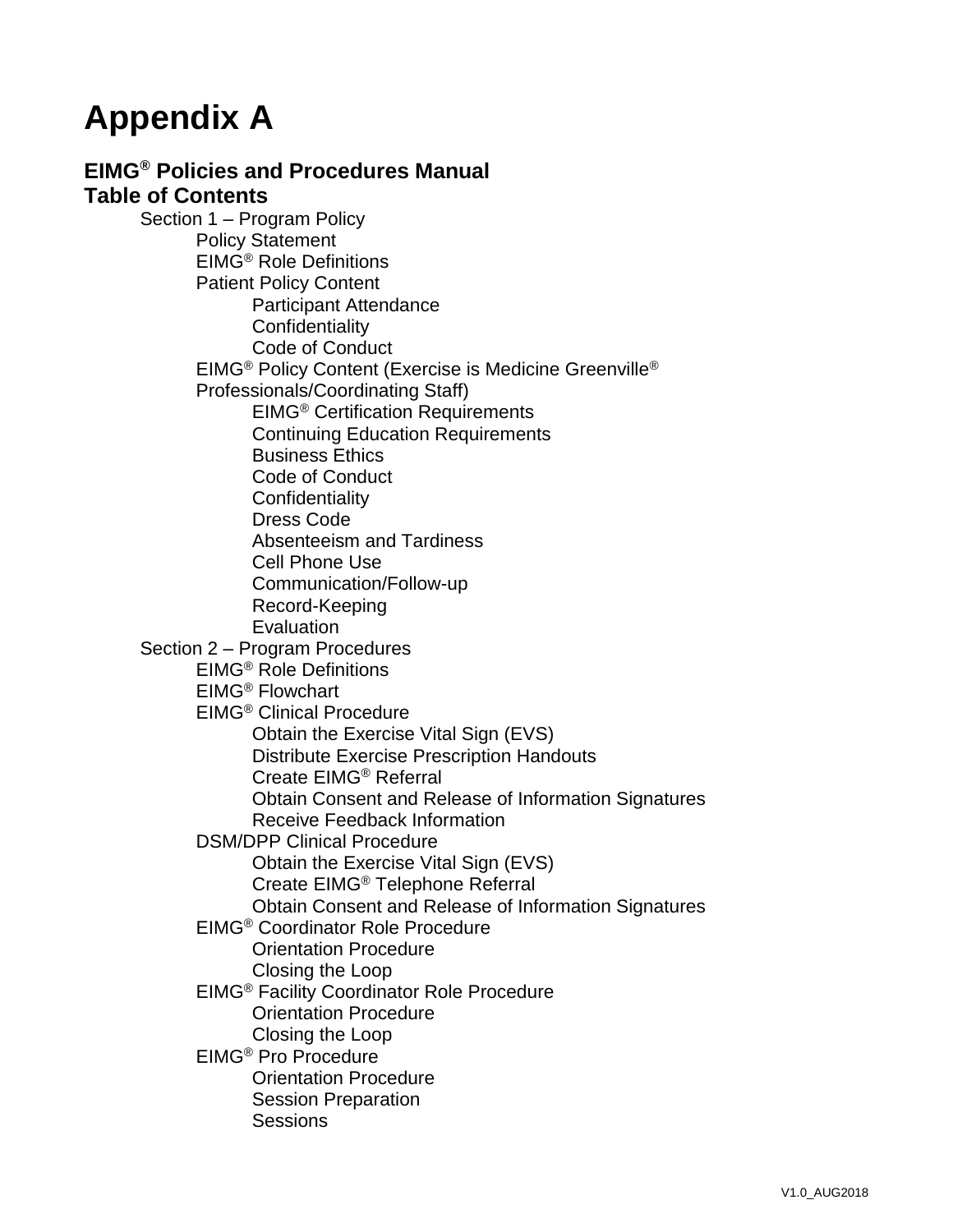Closing the Loop Evaluation Procedure Reports **Clinical** Attendance EIMG® Pro Observation Exit Surveys Clinical Patient EIMG® Pro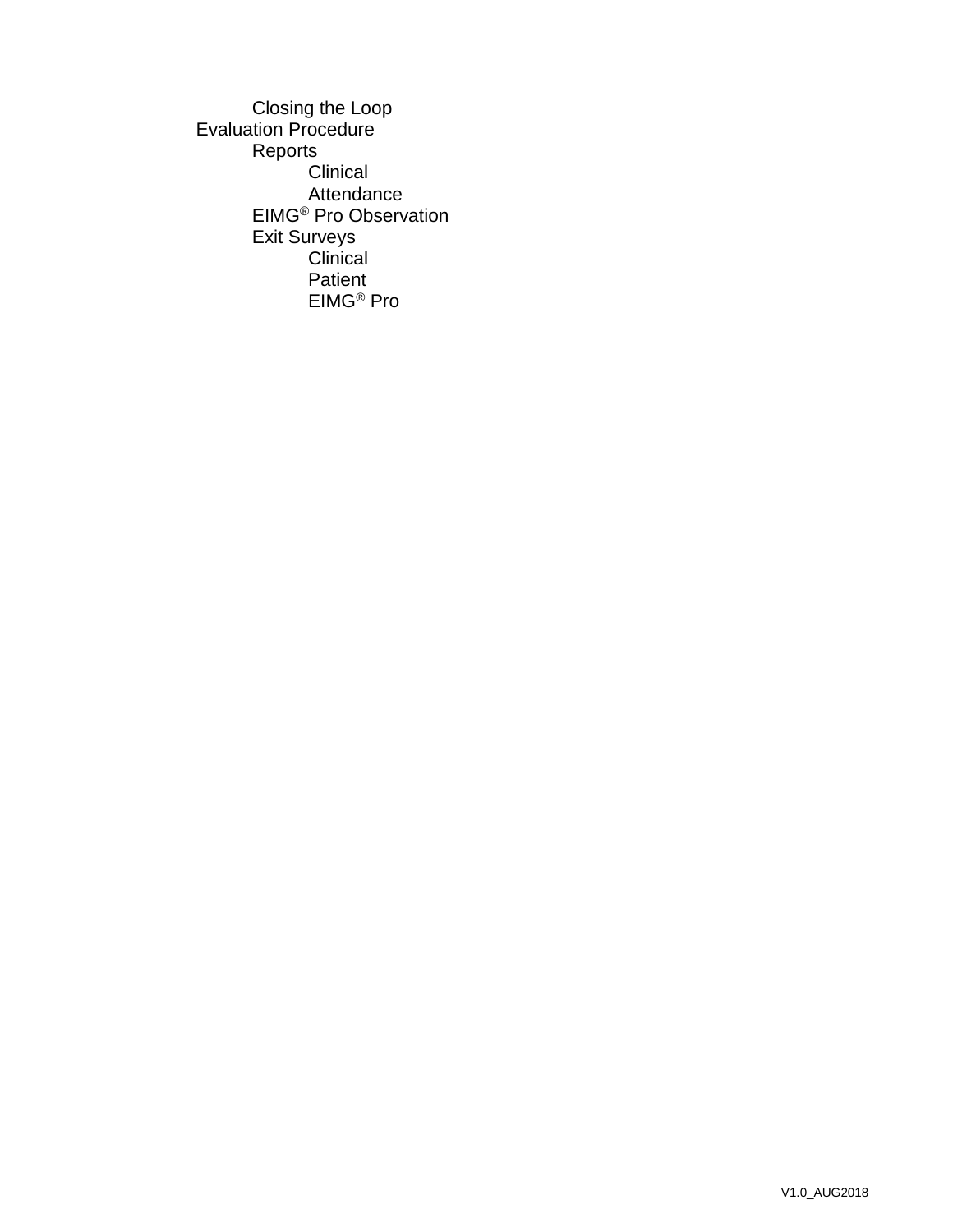### **Appendix B**

#### **EIMG® Professional Training Manual Table of Contents**

EIMG® Pro Training Webinar PowerPoints Webinar 1: Program Design Webinar 2: Essential Building Blocks Webinar 3: Recommended Building Blocks Webinar 4: Policies Webinar 5: Procedures Webinar 6: REDCap Webinar 7: Boundaries EIMG® Program Building Blocks EIMG® Program: Exercise Prescription Guidelines Class Session Design Examples Active Education Examples Worksheets and Guides Heart Rate Reserve Patient Tracking Sheets Orientation Checklist EIMG® Patient Code of Conduct EIMG® Consent and Authorization EIMG® Pro Consult Summary EIMG® Patient Checklist for Contraindications EIMG® Flowchart EIMG® Workflow for Contraindications Measurement Procedure Resources for Pros REDCap Training **Boundaries** Appendix A: Expanded EIMG® Program Design Appendix B: Patient handouts Appendix C: Patient handouts – EIM® Rx for Health Series Appendix D: REDCap forms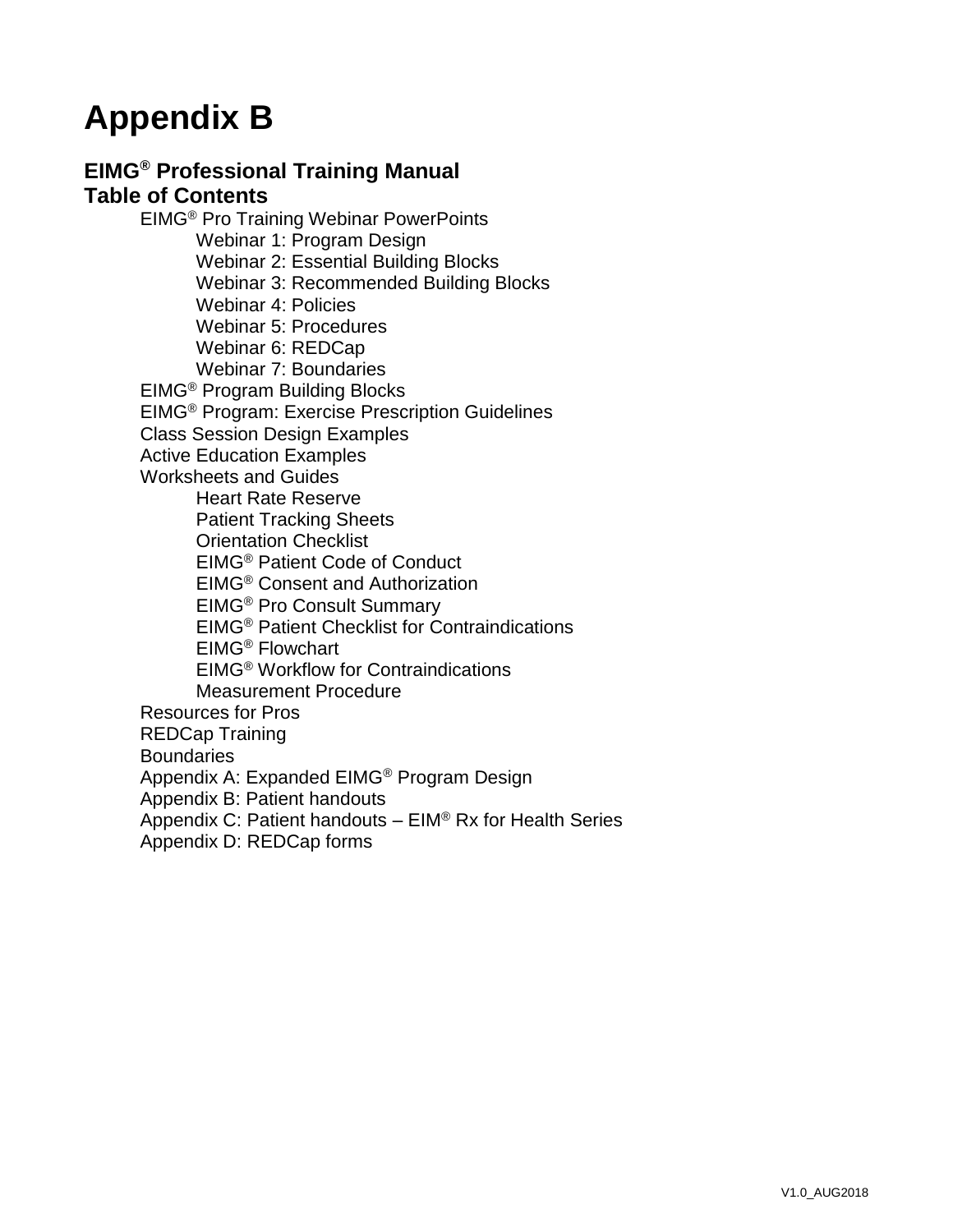# **Appendix C**

#### **EIMG® Clinical Workflow Education Guide Table of Contents**

Rooming Activity for Primary Care Practices Exercise vital signs Record vital signs at each visit Flowsheet view of exercise vital signs Graph trend view of exercise vital signs EIMG® Readiness Scoring Inappropriate Referrals for EIMG® EIMG® Specialty Workflow Provider Plan BPA will appear for exercise < 150 minutes/week EIMG® SmartSet EIM® Rx for Health Patient Education Handouts Referrals – Exercise is Medicine Review patient condition list Complete Risk Assessment Questions Associate with diagnosis Referral order and message for EIMG® Coordinator contact on AVS Wrap-up Activity EIM® Rx for Health Patient Education Handouts on AVS EIMG® Consent and Release of Information Authorization forms print with AVS Patient signs both forms Scanning EIMG® ROI and Consent Forms into Epic EIMG® Coordinator Referral Activities Receives referral Contacts the patient Sets appointment with EIMG® Pro at YMCA and/or Life Center EIMG® Program Design for Exercise Therapy EIMG® Patient Information and Policies EIMG® Pro Consult Summary – Closing the loop Patient Checklist for Contraindications and PCP notification and evaluation EIMG® Patient Clearance Instructions Provider notification of participation contraindication Provider assesses patient risk EIMG® Release Form for EIMG® Coordinator **Attachments** Exercise Session Program Design EIMG® Patient Information and Policies Risk Assessment References EIM® Rx for Health Patient Education Handouts Patient Checklist for Contraindications EIMG® Pro Consult Summary EIMG® Consent and Release of Information Authorization EIMG® Clinical Workflow Process Diagram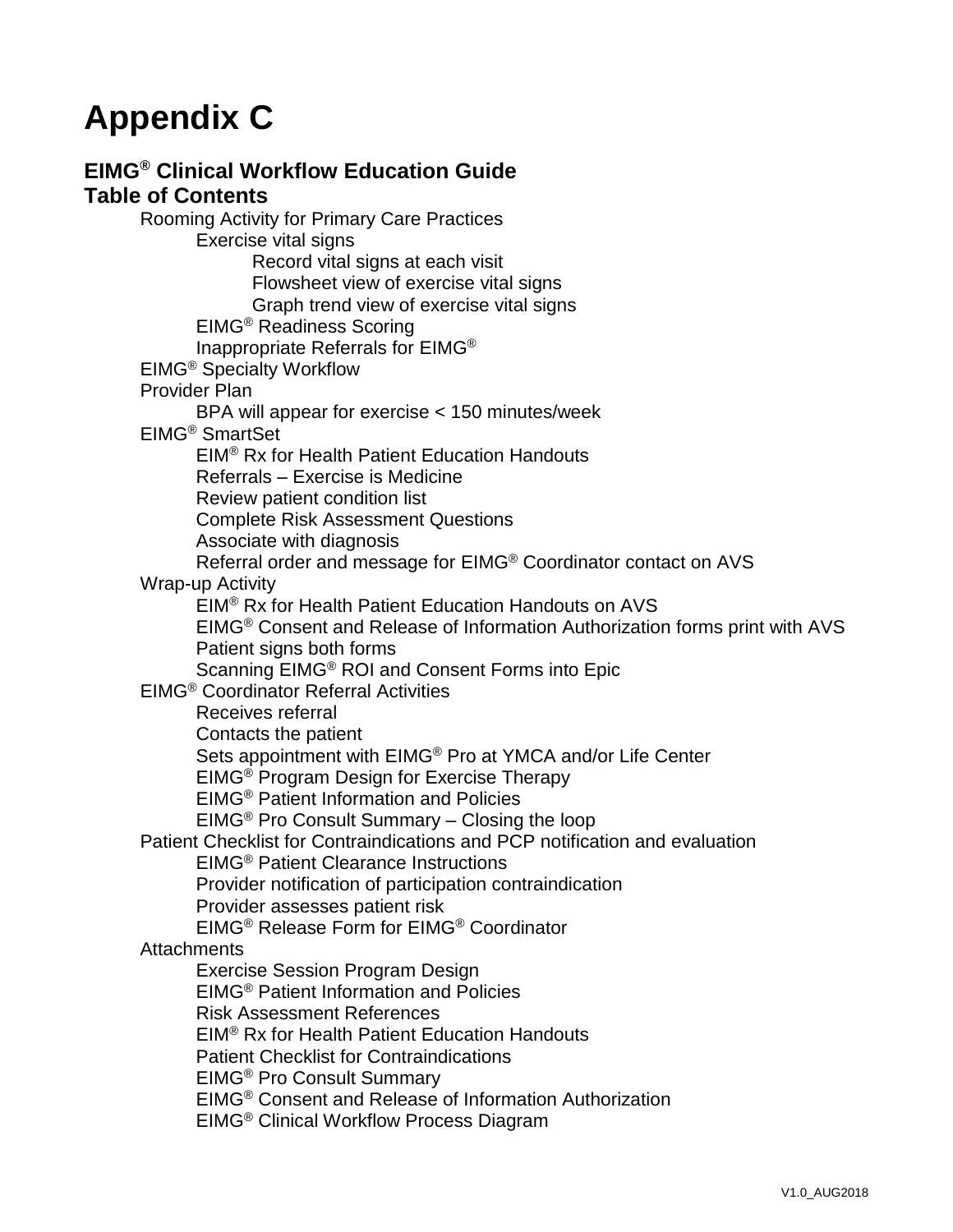EIMG® Contraindications Workflow Process Diagram EIMG® Patient Brochure and Poster EIMG® Best Practice for Clinical Workflow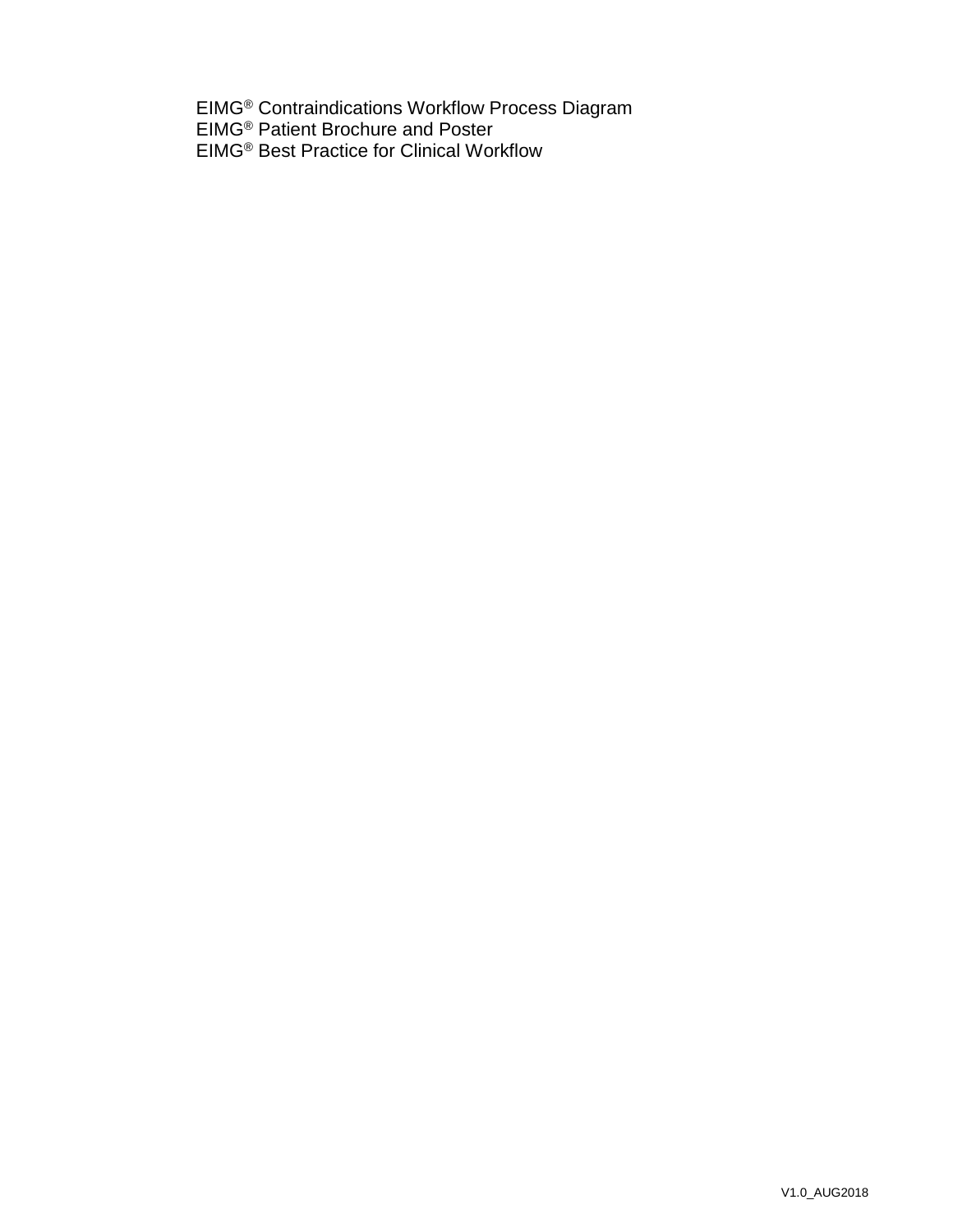# **Appendix D**

### **EIMG® Consulting Staff Biographies**



#### **Dr. Jennifer Trilk, PhD, FACSM**

**Role:** EIMG® Program Director

Jennifer Trilk, PhD, FACSM, is an Associate Professor at University of South Carolina School of Medicine Greenville and Director of the [Lifestyle Medicine](https://sc.edu/study/colleges_schools/medicine_greenville/curriculum/lifestylemed.php)  [Core Curriculum](https://sc.edu/study/colleges_schools/medicine_greenville/curriculum/lifestylemed.php) and [Lifestyle Medicine Distinction Track](https://sc.edu/study/colleges_schools/medicine_greenville/curriculum/distinctiontracks/lifestylemedicine.php) (e.g. medical student training in nutrition, physical activity/exercise, behavior change, student/patient self-care, and resiliency to prevent and treat the nation's top chronic diseases such as obesity, type 2 diabetes, cardiovascular disease and various forms of cancer). Dr. Trilk also is Co-Founder and Co-Director of

the [Lifestyle Medicine Education Collaborative \(LMEd\),](http://www.lifestylemedicineeducation.org/) which provides leadership, guidance and resources to medical schools across the globe. Dr. Trilk has received national recognition by the Association of American Medical Colleges [\(Press Release 2017;](https://students-residents.aamc.org/applying-medical-school/article/lifestyle-medicine-usc-school-medicine-greenville/) [Press Release 2018\)](https://wire.ama-assn.org/education/schools-push-lifestyle-medicine-boost-chronic-disease-prevention), the [U.S. News and World Report,](https://www.amazon.com/Best-Graduate-Schools-2015-Available/dp/1931469636) [Chicago Tribune,](ttp://www.chicagotribune.com/lifestyles/health/sc-doctors-diet-nutrition-health-0803-20160801-story.html) [CNN,](http://www.cnn.com/2016/11/08/health/prescribing-exercise-as-medicine/index.html) among others, and she has been showcased internationally as an invited adjunct professor at the Università degli Studi del Piemonte Orientale (UPO) medical school in Novara, Italy. In 2017, Dr. Trilk presented at the [Lifestyle Medicine congressional briefing on Capitol](https://www.acpm.org/page/lmbriefing) Hill, in 2014 was awarded the [U.S.](https://www.hhs.gov/fitness/programs-and-awards/council-awards/pcfsn-community-leadership-award/index.html)  [President's Council on Fitness, Sports and Nutrition Community Leadership Award,](https://www.hhs.gov/fitness/programs-and-awards/council-awards/pcfsn-community-leadership-award/index.html) and in 2013 was an invited speaker for **Bipartisan Policy Center: "Teaching Nutrition and Physical** [Activity in Medical School: Training Doctors for Prevention-Oriented Care."](https://bipartisanpolicy.org/events/teaching-nutrition-and-physical-activity-medical-school-training-doctors-prevention/) Dr. Trilk completed her post-doctoral fellowship at the University of South Carolina Arnold School of Public Health and earned her PhD in exercise physiology from the University of Georgia. She is a Fellow of the third class of the [Aspen Global Leadership Network's Health Innovators Fellowship](https://agln.aspeninstitute.org/fellowships/healthinnovators/classIII)  [Program](https://agln.aspeninstitute.org/fellowships/healthinnovators/classIII) and is also a Fellow of the American College of Sports Medicine. Dr. Trilk's current research is evaluating the effects of exercise as a therapeutic intervention for cardiorespiratory and metabolic fitness, body composition, and psychosocial health in multiple clinical populations including survivors of cancer and spinal cord injury. (See hyperlinks for more information.)



#### **Dr. Peter Tilkemeier, MD**

**Role:** EIMG® Chief Medical Officer

Dr. Tilkemeier is the Chair of [Medicine at the Greenville Health System](http://www.ghs.org/healthcareservices/medicine/) and a Professor at the [University of South Carolina School of Medicine Greenville](https://sc.edu/study/colleges_schools/medicine_greenville/index.php) and the [Clemson University School of Health Research.](http://www.clemson.edu/health-research/) He joined the Greenville Health System in 2015 after 25 years as a cardiologist and administrative leader in the Brown University program. He has numerous

publications in the areas of exercise and behavioral change and is a strong supporter of the Exercise is Medicine concept, development, and implementation. He serves an EIMG® Advisory Board member and can provide valuable input regarding the importance and role of physician champions in all phases and aspects of EIMG® implementation.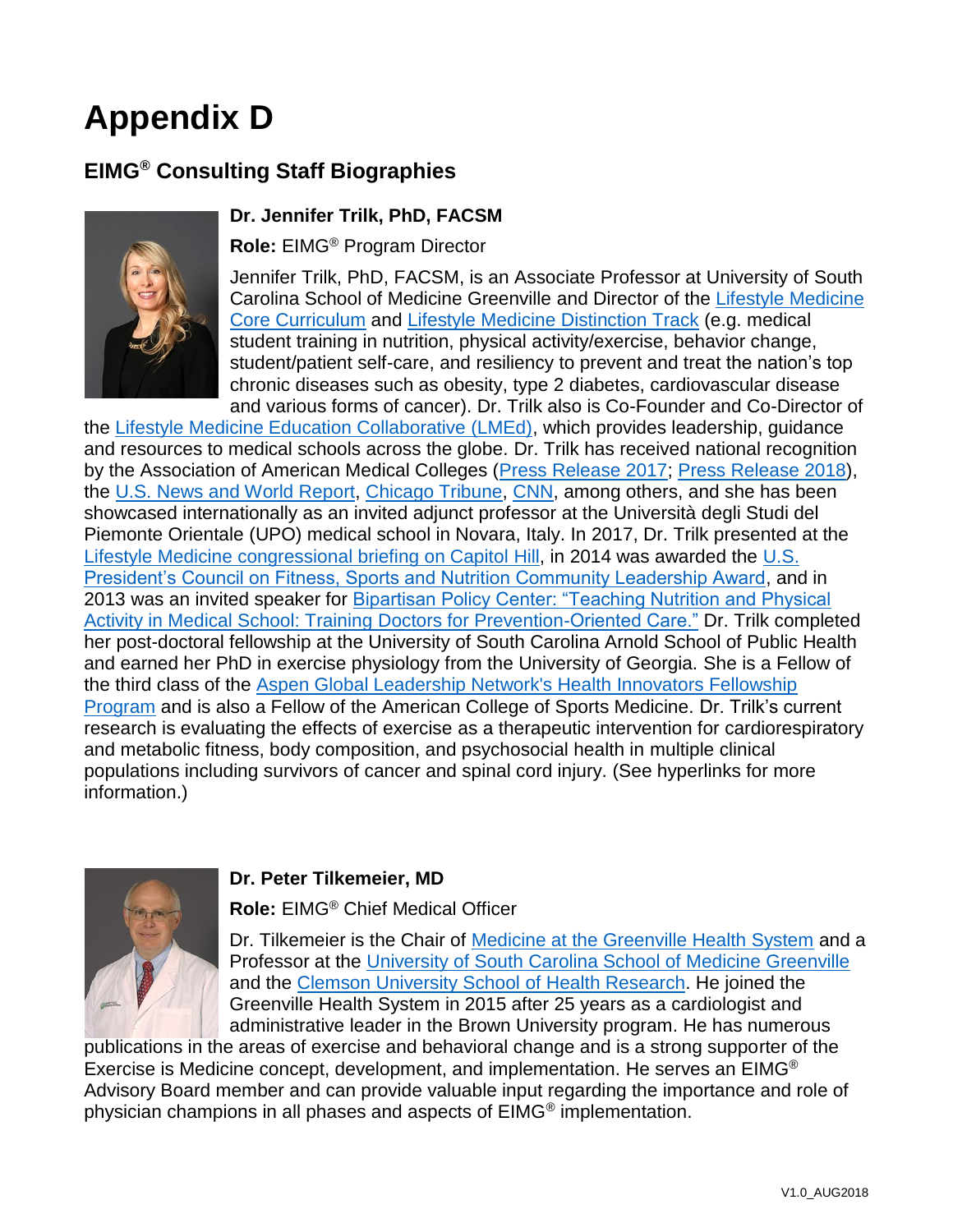#### **Dr. Saria Saccocio, MD**



#### **Role:** EIMG® Co-Chief Medical Officer

Saria Carter Saccocio, MD, FAAFP, MHA, was appointed Ambulatory Chief Medical Officer (CMO) and Department Chair of Family Medicine for Greenville Health System May 2017. Her leadership supports clinical integration, quality & patient safety, medical student and resident education. She joins GHS after serving as chief medical officer at Bon Secours St.

Francis Health System in Greenville, South Carolina. She has a consistent history of leading award-winning programs and improving the coordination and quality of care for patients. During Dr. Saccocio's tenure, she served on a team receiving the distinguished honor by Truven Health Analytics as one of the 100 Top Hospitals Award Winner for achieving lower mortality rates, fewer complications, shorter patient stays, and reduced readmission rates. Becker's Hospital Review recognized Dr. Saccocio as one of the top 100 Hospital and Health System CMOs to Know for 2016 and 2017.



#### **Dr. Ann Blair Kennedy, LMT, BCTMB, DrPH**

**Role:** EIMG® Program Creation and Evaluation, Implementation Monitoring, and Process Evaluation

[Ann Blair Kennedy](https://sc.edu/study/colleges_schools/medicine_greenville/faculty/faculty/profile.php?id=452) joined the faculty at the University of South Carolina School of Medicine Greenville as a Clinical Assistant Professor in May of 2017. She teaches in the Division of Behavioral, Social, and Population Health Sciences in the Department of Biomedical Sciences. She is also the

Co-Director of the [Greenville Health System Patient Engagement Studio.](https://hsc.ghs.org/research/pes/) During her Postdoctoral Fellowship with Dr. Trilk's Human Performance Lab, she led the EIMG® Program Design Task Force in the creation of the exercise intervention and developed the Implementation Monitoring and Process evaluation plan for the project. She has [published](https://scholar.google.com/citations?hl=en&user=T-lgyJcAAAAJ&view_op=list_works&gmla=AJsN-F5KweEB28zCAQSIUi8H7IgcfovJ-B_t4MexxCCQS091l7EoKQDZiaeFyNXw1692vGtirOKkVhUEHGtMJGdKyz6UpYr-8jNBaGfpR16C4CrcaTZE7Y0&scilu=&scisig=AMstHGQAAAAAW1h5Q-V5Uyt7b-t_vnj9HkdUPXA-EukS&gmla=AJsN-F7QDsMs3k0EneOKItsQ8AwearSjyKjoWGRp2jHVvNOac0aXwXrMTWZtJOQ75aKdDZVo6gmszZXewGM3kdasNAmhFGJYO65MAiAXZ-JghA3ajtiqyf4&sciund=16865036732999365003) on the topics of [physical activity, health promotion,](http://journals.sagepub.com/doi/abs/10.1177/1559827614564546) and [lifestyle medicine](http://journals.sagepub.com/doi/abs/10.1177/1559827614564546) in several journals including the [Journal of the American Medical Association,](https://jamanetwork.com/journals/jama/article-abstract/2669739) [Current Sports Medicine Reports,](http://journals.sagepub.com/doi/abs/10.1177/1559827614564546) and the [American Journal of Lifestyle Medicine.](http://journals.sagepub.com/doi/abs/10.1177/1559827614564546)

Dr. Kennedy's specific research interests include: patient and stakeholder engagement in research, stress and wellness particularly in families with children with special needs, behavioral change interventions, as well as implementation monitoring and process evaluation. She is the recipient of an [Arnold and Colonial Life Fellowships,](https://www.sc.edu/study/colleges_schools/public_health/giving/index.php) the [USC Dean's Award for](http://journals.sagepub.com/doi/abs/10.1177/1559827614564546)  [Excellence in Leadership,](http://journals.sagepub.com/doi/abs/10.1177/1559827614564546) and [Outstanding Volunteer Chair for the American Massage](https://www.amtamassage.org/About-AMTA/national_recipients.html)  [Therapy Association.](https://www.amtamassage.org/About-AMTA/national_recipients.html) She is also the Executive Editor of the [International Journal of](http://ijtmb.org/index.php/ijtmb/about/editorialTeam)  [Therapeutic Massage and Bodywork.](http://ijtmb.org/index.php/ijtmb/about/editorialTeam)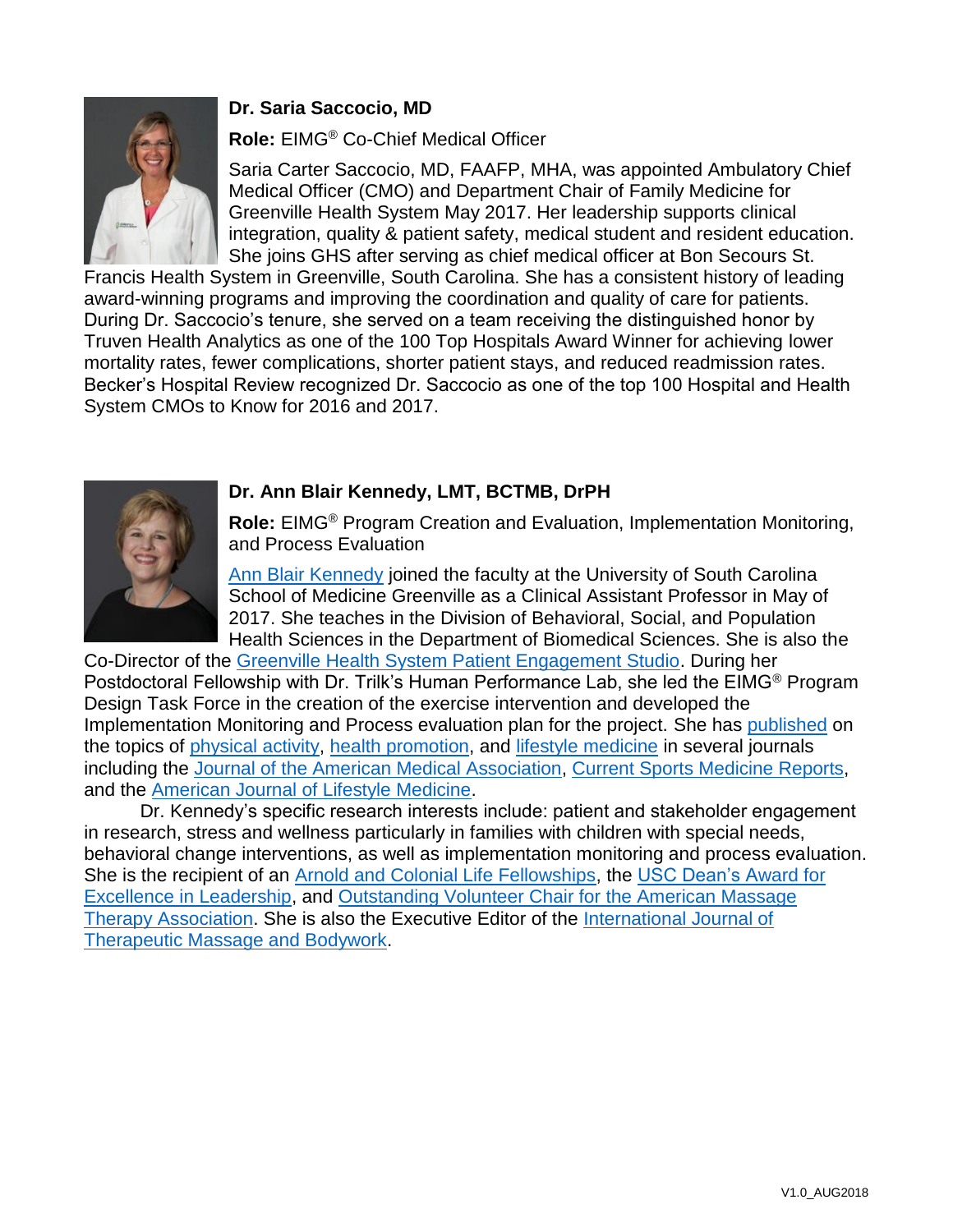#### **Mary Jane Rogers, BSN, RN**



**Role:** EIMG® Provider Project Manager

Mary Jane is the GHS Manager EHR Informatics and brings 40 years of experience in clinical nursing in the areas of: NICU, Obstetrics, Labor and Delivery, Pediatrics, Home Health, Case Management, Quality/Risk, Management/ Director and most recently for the past 7 years in Clinical Informatics. As manager of the Electronic Health Record Clinical Informatics Department for the Greenville Health System, Greenville, SC she and her

team support 900 + physicians and 3600 + nurses and clinical staff in: clinical documentation design, regulatory compliance, project management, clinical analytics reporting and clinical content development in the EHR. She has helped to lead her organization in the past 4 years for Incentive programs such as: Meaningful Use and Physician Quality Reporting System, Accountable Care, Patient Centered Medical Home and The Joint Commission. Mary Jane has a passion for health prevention through exercise, nutrition and functional medicine. Seeing patients being proactive with their health is most important! Her working vision: To be creative, informed and compassionate in order to care for the patients, staff and customers we serve!

#### **Jeff Knox**



**Role:** YMCA of Greenville EIMG® Site Director

Jeff Knox, District Executive and Association Director of Wellness for the YMCA of Greenville, is a 30-year YMCA professional with extensive experience in community health initiatives in Tennessee, Alabama, and South Carolina. His passion is improving the quality of life of each individual and the community, and the communities we serve.

- Jeff has worked in partnership with the Alabama State Alliance on Health and the Alabama Health Department to bring chronic disease management programs to underserved populations.
- In junction with the Pediatric Alliance and YUSA, he designed and developed the first youth fitness center in Montgomery specifically targeting obese youth in the community.
- Presenter at the Governor's Conference on Obesity at the University of Alabama
- With the YMCA of Greenville, Jeff has focused on reversing the impact of chronic conditions through the partnership with national and community leaders in health and wellness
	- o New Impact Lifestyle Management with the Greenville Health System
	- o Parkinson's Wellness Recovery
	- o Blood Pressure Self-Monitoring
	- o Oncology Rehab

Jeff is a 1990 graduate from the University of Alabama and has a 15-yr old daughter with his wife Leslie, who is also a health and wellness professional.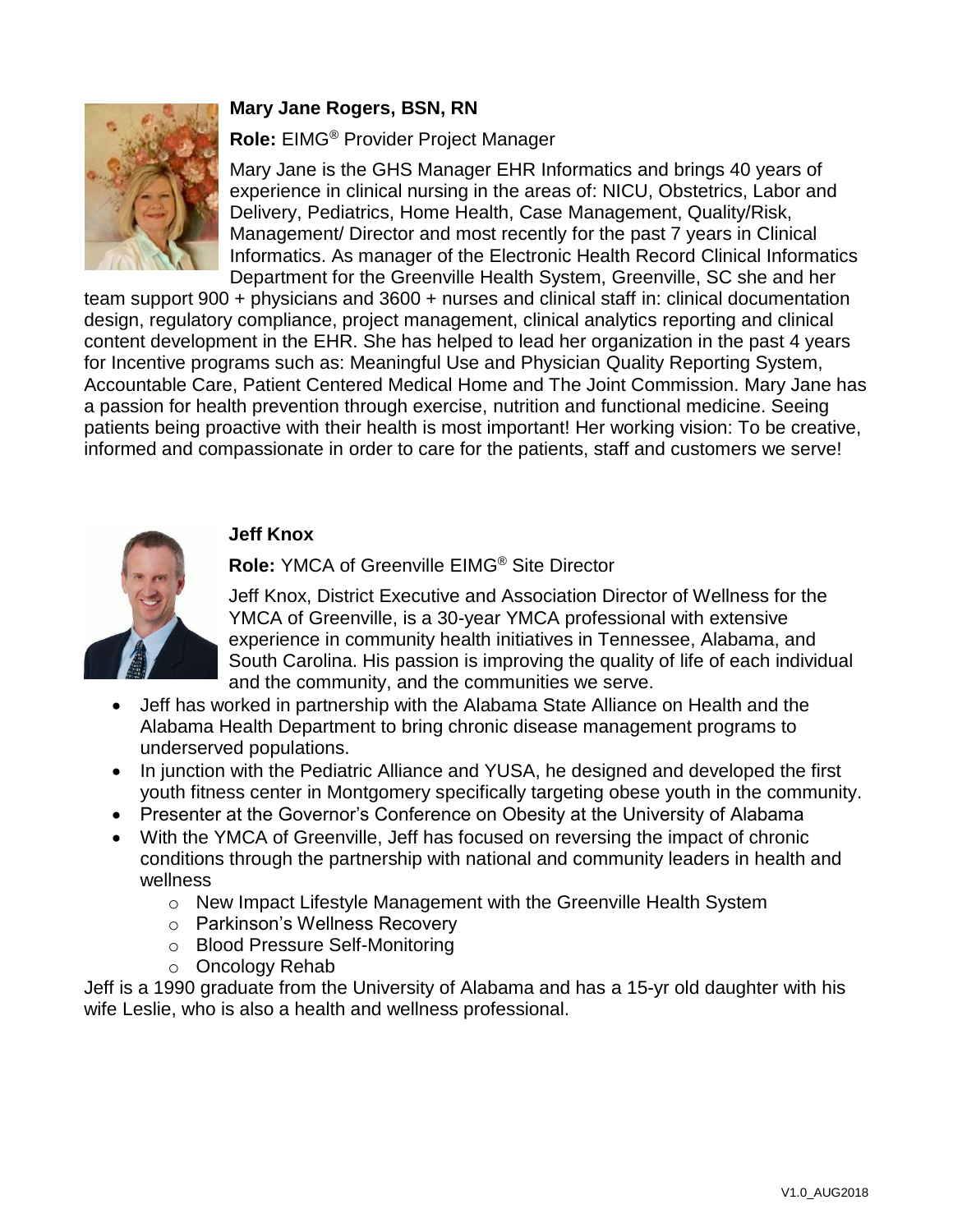#### **Jeannie Lee**



#### **Role:** GHS Life Center EIMG® Site Director

Jeannie Lee is the Manager of the Greenville Health System Life Center. She brings over 26 years of hospital based wellness and fitness experience to the team. Jeannie is a credentialed EIMG® Professional. Her fitness certifications include Peak Pilates Comprehensive Certification, ACSM certified Group Exercise Leader, ACSM Certified Personal Trainer, YogaFit Level 4 Instructor and workshops concerning Active Isolated Stretching (AIS)

in the Aaron Mattes method. Jeannie has been with the GHS Life Center since 2000 and has been the manager since 2008. The Life Center is a 55,000 square foot medically based wellness facility that offers various programs, services and amenities. Jeannie is a graduate of Clemson University.



#### **Stephanie Eskuri, RN**

**Role:** EIMG® RN Care Coordinator

Stephanie has been a Registered Nurse since 1995, spending the majority of her nursing career in Emergency Medicine and Cardiology. She came to the realization that prevention is crucial and often overlooked. She returned to school to study Exercise Science, then obtained her ACE Personal Trainer, Health Coach, and Functional Training Specialist certifications. Stephanie is

also an IIN Health Coach, Nutritional Therapy Practitioner, and holds culinary certifications as a Professional Cook and Plant-Based Pro.



#### **Torey Sonka**

**Role:** EIMG® Program Coordinator

Torey is an Exercise Physiologist with a background in Oncology Rehab and exercise for special populations. She holds a Bachelor's degree in Exercise Science from Metropolitan State University of Denver as well as Exercise Physiologist (EP-C), Cancer Exercise Trainer (CCET) and Exercise is Medicine Level II certifications from the American College of Sports Medicine

(ACSM). She is currently working on her MBA at Clemson University. She is passionate about exercise as a means to combat disease and improve quality of life in all individuals.